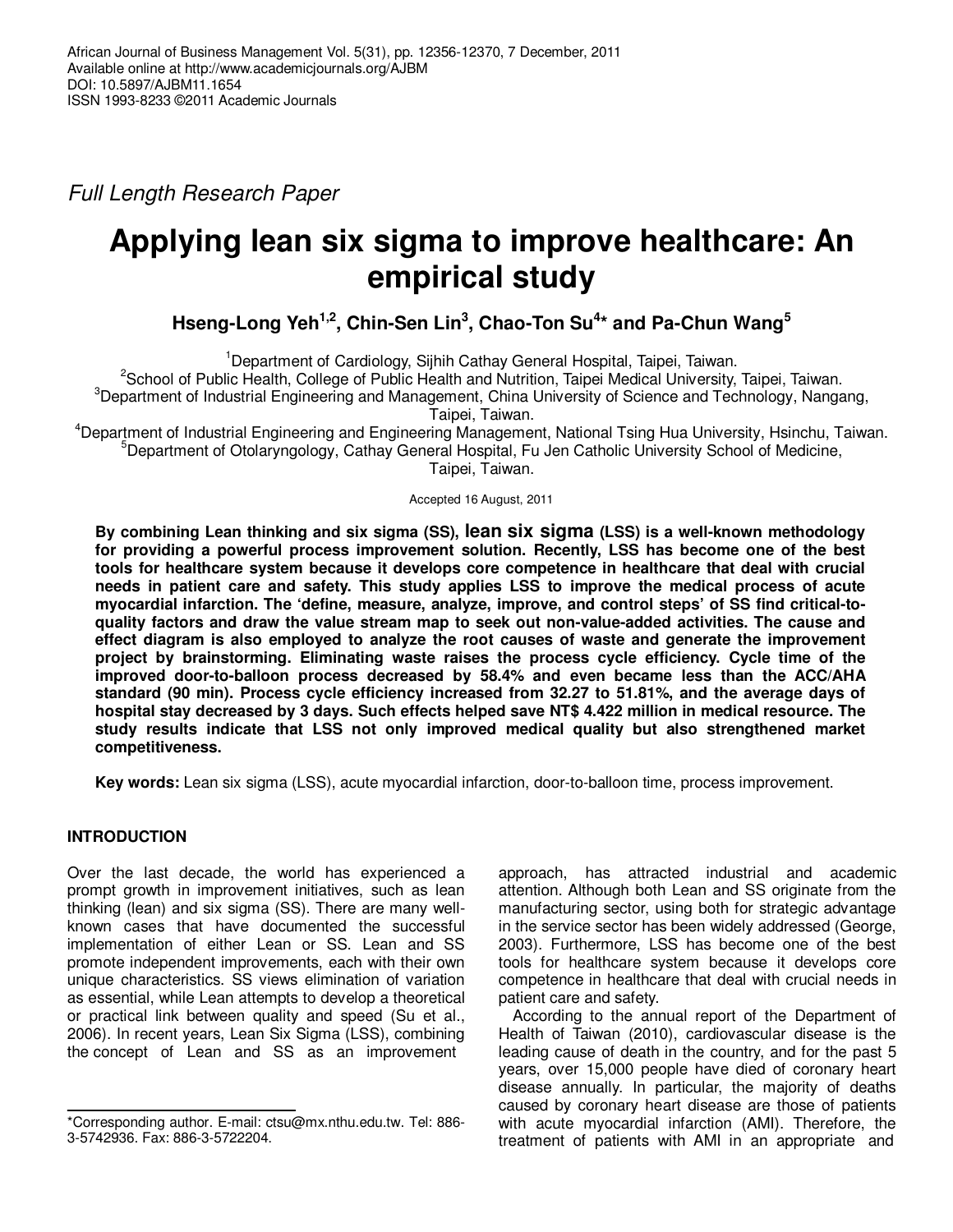efficient manner to complete therapy has become a critical issue for healthcare institutions. Patients with acute ST-elevation myocardial infarction (STEMI) should immediately be evaluated for reperfusion of the infarctionrelated artery (Huang et al., 2006). Treatment of AMI has rapidly evolved over the past five years. One of the core measures for AMI treatment is primary percutaneous coronary intervention (primary PCI) completed within 90 min of arrival for patients experiencing STEMI. This is known as the "door-to-balloon" (D2B) time (Medina et al., 2007). Delayed PCI of patients with STEMI may result in poor hospital survival. Therefore, enhancing early diagnosis and having an efficient and organized process for managing patients may be the most effective strategies for the prevention of high mortality in cases of coronary heart disease.

This study proposes the synergistic combination of Lean and SS for quality and process improvement. It aims to apply the integrated LSS methodology to improve the efficiency of the D2B process. The rationale for combining the two disciplines is also examined and justified on a theoretical basis. An empirical case study of hospital service is conducted to show the deployment processes and to investigate the effectiveness of the methodology proposed. Finally, the conclusions and contributions are presented.

# **LITERATURE REVIEW**

## **Six sigma**

Six sigma has been practiced in the manufacturing sector for many years. More recently, the financial, healthcare, engineering and construction, as well as the research and development sectors have all been improved by SS (Kwak and Anbari, 2006). The healthcare principle of zero tolerance for mistakes and the potential for reducing medical errors are well matched with the SS principles; thus, the techniques and philosophy of SS have fundamentally changed the way healthcare executives view their business.

Chassin (1998) discussed some of the most salient quality problems to improvement in healthcare but encouraged healthcare to learn from industries which are working toward the Six Sigma goal. Commonwealth Health Corporation (CHC) was the first medical institution to implement SS culture, the radiology department executed a pioneering project, and there was a 33% increase in services and a 25% of the unit treatment cost reduced (Thomerson, 2001). The Charleston Area Medical Center focused on supply chain management to test the potential of SS methodologies. Upon reviewing this project, a US\$ 1.7 million opportunity was determined in performing the inventory of surgical equipment in storage for over a year (Lazarus and Stamps, 2002). Thus, SS methodology is not only adopted by business enterprises, but also in healthcare industries where its application can

enhance a company's competitive advantage in the market.

# **Lean**

The basic Lean concepts are: the relentless elimination of waste through the standardization of processes and the involvement of all employees in process improvement (Dickson et al., 2009). Lean can be described as a set of principles and techniques that drive organizations to continually add value to products or services by enhancing process steps that are necessary, relevant, and valuable while eliminating those that are not. In recent years, Lean has been adopted by various service sectors, such as healthcare institutions. With the continued increase in healthcare costs, many process improvement methodologies have been proposed to address inefficiencies in healthcare delivery; Lean is one such method (Kim et al., 2006). The Virginia Mason Medical Center applied Lean to reduce incidences of ventilator-associated pneumonia from 34 cases with 5 deaths in 2002 to 4 cases with 1 death in 2004, saving the institution over a half-million dollars (Spear, 2005). Intermountain Healthcare also used Lean techniques to reduce the turnaround time of pathologist reports from 5 to 2 days and the time to treatment from 4 h to 12 min (Jimmerson et al., 2005). Dickson et al. (2009) observed that adoption of Lean principles improved the value of care delivered and allowed medical staff to move more patients through the Emergency Department without increasing the length of stay; Lean came to be associated with an increase in patient satisfaction.

## **Lean six sigma**

Since Lean is an approach that seeks to improve flow by eliminating all forms of waste, the process identifies the least wasteful way to provide value to customers. Meanwhile, SS uses a powerful project management framework and statistical tools to identify root cause variation to avoid jumping to solutions. A pragmatic approach can therefore be taken, picking the best bits of each approach. Hence, Lean and SS, both of which provide a systematic method to facilitate incremental process improvement, have been successfully integrated by companies at a strategic and operational level across the whole value stream (Westwood and Silvester, 2007).

In the late 1990s, SS and Lean concepts were adopted locally by Xerox Corp. manufacturing and supply chain operations. In mid-2002, Xerox leaders decided to integrate Lean and SS across the corporation by committing the resources required to enable a robust deployment of the program. Since then, Xerox Lean Six Sigma (LSS) gained increasing momentum (Fornari and Maszle, 2004). In the healthcare industry, DSI laboratories used Lean and SS methodologies to systematically eliminate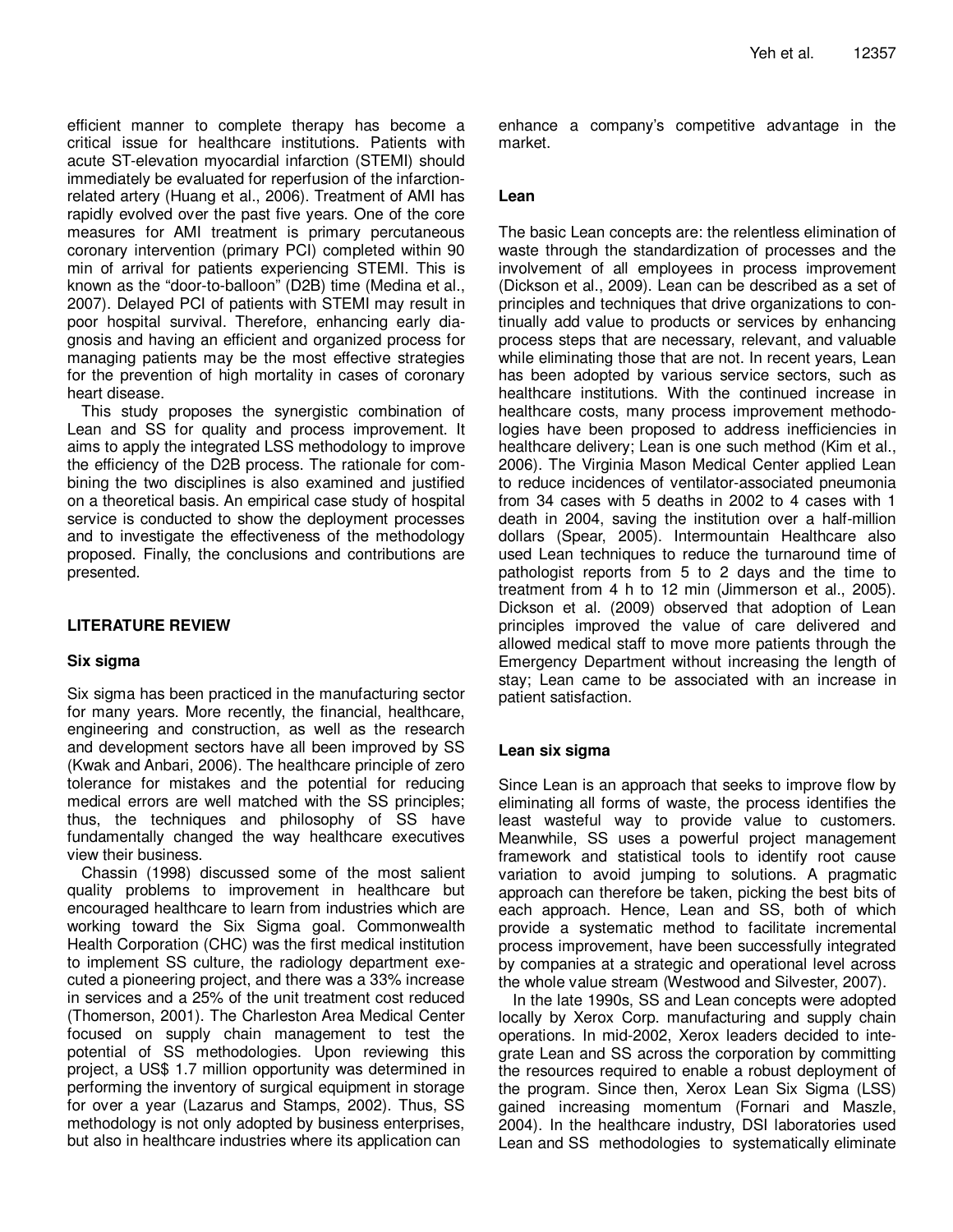waste and reduce variation in the clinical laboratory. The net result was savings of more than \$ 400,000 in the first year (Sunyog, 2004). In the Netherlands, the Red Cross Hospital adopted the LSS organizational infrastructure, developed organizational competencies, and instituted a process for selecting strategically aligned projects combined with rigorous project management. The net result was a process for institutionalized systematic innovation that consistently delivers the intended end results (Koning et al., 2006). Westwood and Silvester (2007) also described the turnaround time in pathology at the Hereford Hospital to be reduced by 40% in 7 days by improving the flow of specimens through the department and eliminating wasteful activities; the productivity improved by 252% at peak times and the staff was able to finish processing time 15 min earlier than they did previously. Based on these, this study intends to introduce LSS methodology to similarly improve the medical process for AMI.

# **AMI**

AMI is the most serious ischemic heart disease; it causes an interruption of blood supply to a part of the heart, causing heart cells to die. This is most commonly due to the occlusion of a coronary artery following the rupture of a vulnerable atherosclerotic plaque, resulting in ischemia and causes damage or infarction of the myocardium. The typical symptoms of AMI include sudden chest pain with sweating. There is chronobiology of seasonal variation in AMI. Reported cases were decreasing occurrence from winter to fall to spring to summer (Spencer et al., 1998). Statistics from the US state that patients experience AMI every 25 s, with one patient dying from AMI every minute; the American Heart Association (AHA) predicted to spend a budget of over US\$ 177.1 billion for AMI treatment in 2010 (AHA, 2010). Based on the type of electrocardiogram for AMI patients, the patients can be divided into two categories: (1) STEMI and (2) non-STEMI. For STEMI patients, primary PCI has become a popular standard treatment of AMI adopted by many medical centers in the world (Libby, 2008). Primary PCI within three hours is mandatory for patients with STEMI. The World Health Organization (WHO) identifies STEMI with at least two of the three conditions: (1) presenting illness of ischemic chest pain; (2) electrocardiogram findings, and (3) cardiac markers. Therefore, the early diagnosis of STEMI and delivery of appropriate treatment are critical issues for cardiovascular patients.

However, delayed primary PCI in patients with STEMI may result in poor hospital survival; the common causes for this include delayed diagnosis, unstable patient condition, and prolonged decision-making time by the family. Studies have shown that longer D2B time is associated with increased in-hospital mortality (McNamara et al., 2006; Medina et al., 2007). Moreover, the American College of Cardiology (ACC) and AHA have also advocated for the rapid transfer of STEMI patients for primary PCI to meet the D2B goal of less than 90 minutes in at least 75% of the patients (AHA, 2007). Therefore, enhancing early diagnosis and having an organized approach for managing patients with AMI may be the most effective strategies to prevent delayed PCI (Huang, et al., 2006).

# **PROCEDURE FOR IMPLEMENTING LSS METHODOLOGY**

The rationale of integrating Lean and SS has been demonstrated, and the next step is to develop an LSS methodology applicable to the type of healthcare service particular to AMI. Given that DMAIC is generally regarded as a virtually unassailable credo in the area of SS process improvement, the discipline was used to develop a LSS methodology. The methodology operates on the DMAIC cycle without losing the well-established groundwork. A conceptual framework of the LSS methodology for improvement is depicted in Figure 1. Extended from the Plan-Do-Check-Act (Pande et al., 2000), DMAIC is the unique operation procedure for LSS. A detailed illustration of the LSS methodology and the statistical tools applied are described in the following sections.

# **Define/identify value**

In this phase, the opportunity for improvement is confirmed, after which, the objective and scope of the project are clearly defined. It is important to determine the VOC to determine the needs of the customers. In fact, VOCs are the basis of CTQ considerations. The supplier-input-process-output-customer (SIPOC) flow chart, the high-level process map of the project, is then developed. The scope of measurement and analysis for the project is determined, and the major items accomplished in this phase are enumerated.

## **Project charter**

This is a document providing a guideline of the problem and a format, which differs according to the industry. The primary deliverables in the establishment of a project charter include business case, project goals and objectives, milestones, project scope, constraints and assumptions, team members, roles and responsibilities, and the preliminary project plan.

## **Determination of customer needs**

External and internal customers are fully identified; this process includes collection and analysis of customer requirements. The administrative department of the government supervises the operation of healthcare institutions in Taiwan, and a regulative institution from the government is also recognized as an external customer.

## **High-level process map**

The SIPOC flow chart is developed to identify cross-functional activities and realize the whole process in a macro-view to determine the output of the process.

#### **Measure/value stream mapping**

In this phase, the measurable indicators are identified according to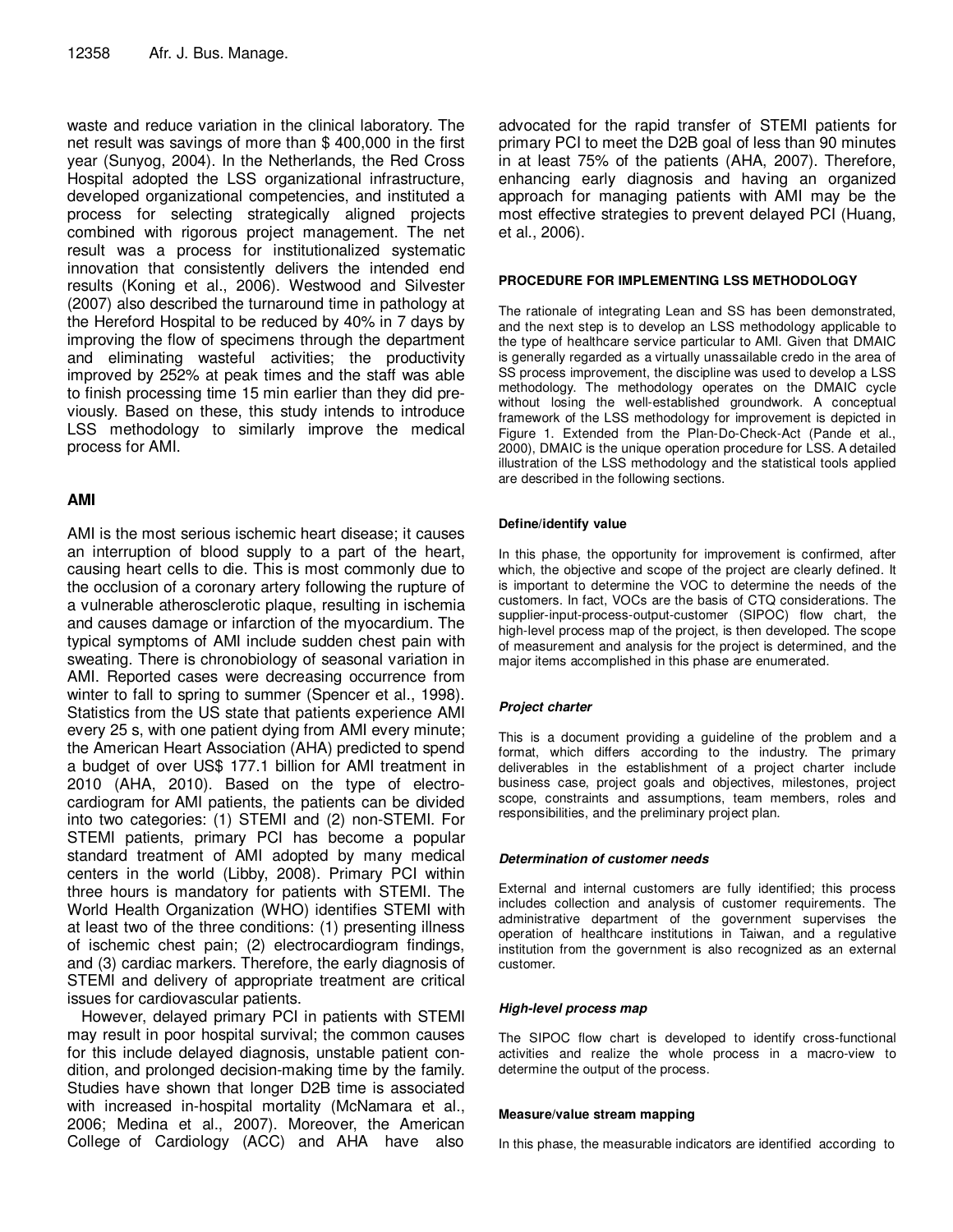

**Figure 1.** A conceptual framework of the LSS methodology.

the operation definition of CTQ. The internal processes affecting the problem are examined, and performance is also measured. The major steps are described thus.

#### **Measurement system verification**

Prior to data collection, the measurement system is verified to confirm the reliability of the data collected. Gauge R and R was used in this study to validate the measurement system.

#### **Data-collection plan creation**

The data-collection plan includes issues, such as measurement items, data types, sampling frequency, and format of the datacollection form. A specific time frame is beneficial to creating a consensus of the members of the project.

#### **Construction of a current-state value stream map (VSM)**

A current-state VSM shows current work. This is vital for understanding non-value-added steps in the process and for use as the blueprint for improvement. The software eVSM developed by GumshoeKI (2006) was used to construct the VSM in this study.

#### **Process performance measurement**

In addition to the indicators used in quality management, including

yield, quality cost, process capability, or indicators used in healthcare service such as mortality and length of stay (LOS), it is necessary to apply all appropriate indicators for practical concerns. This study discusses the efficiency improvement of the process. Thus, process cycle efficiency (PCE) developed by George (2003) was applied to measure process performance. The PCE is calculated by the following equation:

process cycle efficiency (PCE) = 
$$
\frac{\text{value - added time}}{\text{total lead time}}
$$
 (1)

#### **Analyze/determine root causes in the flow**

In this phase, the data collected is analyzed and the appropriate statistical tools are applied to conduct value stream analysis for identification and validation of root causes for defects that occur in the non-value-added steps. The steps for analysis are enumerated thus.

#### **Data analysis**

Statistical analysis is conducted on the data collected from the measure phase; variation of the process is further discussed.

#### **Process analysis**

The critical process is analyzed to discover problems in the process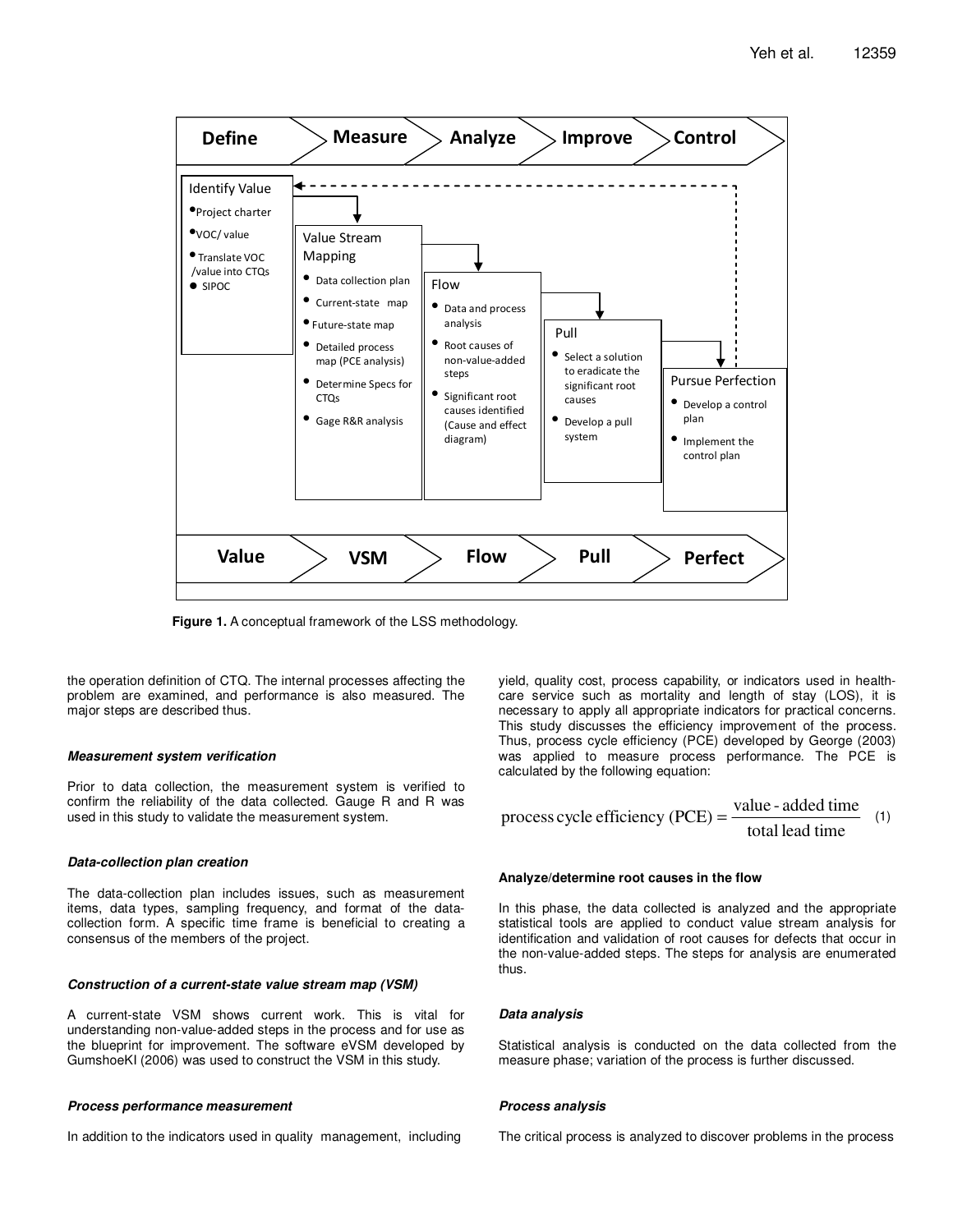and to determine with-value or non-value-added steps for customers. Process value can be classified into three categories: (1) customer value-added (CVA), which is an activity with value for customers; (2) business value-added (BVA), which is a necessary activity from the business viewpoint, but has no true value for customers; and (3) non-value-added (NVA), which is an activity without value from the customer viewpoint (George, 2003).

#### **PCE analysis**

Taken from the VSM developed in the measure phase, PCE is an indicator applied to determine the level of waste in the process. In the analyze phase, PCE destruction (PCED) is applied to describe the level of impact of a specific step to the process, it can be calculated with the following equation:

|            | (All the PCE except goal value) - (All PCE) |                    |  |
|------------|---------------------------------------------|--------------------|--|
| $PCED = -$ | All PCE                                     | $- \times 100$ (2) |  |
|            | Demand                                      |                    |  |

A higher value of PCED refers to higher process efficiency consumed by a specific step; this gives the first priority for improvement.

#### **Root cause analysis**

Statistical tools, such as the Pareto diagram and the cause and effect diagram as well as brainstorming, are applied to identify the significant root causes of process defects that are prioritized for removal from the process.

#### **Improve/pull**

This phase proposes the elimination of the root causes of defects that have the most impact on CTQs in the process. The valuecreating steps must occur in a tight sequence, and non-valueadded steps must be eliminated to dramatically reduce process flow time. These pull customer demand for products or services. The solutions can be applied to construct a future-state VSM.

#### **Control/pursue perfection**

The purpose of this phase is to ensure that solutions endure. The phase is needed to keep track of process performance after improvement and to control the critical variables relating to performance.

# **AN EMPIRICAL STUDY FOR IMPLEMENTING LSS AT A HOSPITAL**

The specific case studied in this research is a practical project for improving the efficiency of D2B time at a private hospital X (name is assumed). The hospital is a 778-bed, private business group-owned, teaching hospital center located in Taipei City, Taiwan.

To improve the service quality for patients and hospital process efficiency, hospital X began to apply SS in 2007. Prior to SS implementation, the management of this hospital also deployed a number of teams to work

on specific quality improvement projects and the management believed these pre-SS projects were effective.

In recent years, AMI mortality has been increasing in Taiwan; in 2008 alone, 5,263 patients died from this disease. The ACC/AHA guidelines recommend primary PCI as a preferred reperfusion strategy for patients presenting with STEMI given that revascularization is achieved in a timely manner. The STEMI protocol allows rapid transfer of STEMI patients for PCI to meet the ACC D2B goal of less than 90 min in at least 75% of the patients. To improve medical service quality as well as to reduce mortality and medical cost, the management of hospital X decided to apply LSS to reduce D2B time to improve the efficiency of the STEMI process. The D2B process is examined and the DMAIC procedures are deployed as follows.

# **Define phase**

# **Project charter**

Hospital X needed to improve its medical service quality and practice medical cost saving in order to enhance its competitiveness within the healthcare industry. Facing this situation, improving D2B time for STEMI patients has become a challenge for medical services of X. For project charter, the form of the table is defined, and the project title, champion, project scope, along with other components, has to be well described. The project charter for this case study is shown in Table 1.

# **Customers' requirement**

After several meetings with the directors of hospital X, the problems of the project were discovered. It was found that VOCs came from external customers of the process. The external customers are the patients who are directly affected by the business benefits of the hospital. There is currently a lack of medical information available to cardiac disease patients and no requirements for a hospital to inform the patients.

With this in mind, the governmental institution regulating healthcare must play the important role of supervising hospitals and guiding them to comply with laws and requirements that will benefit the patients. Therefore, governmental institutions are recognized as external customers in this project.

Delay in diagnosis and waiting time for operation was also identified as causes for waste in personnel and resources in Emergency and Cardiovascular Departments. The CTQ of this project are defined as three items: (1) the time for completing electrocardiogram for diagnosing STEMI patients, (2) the waiting time before operation, and (3) the time for conducting balloon inflation.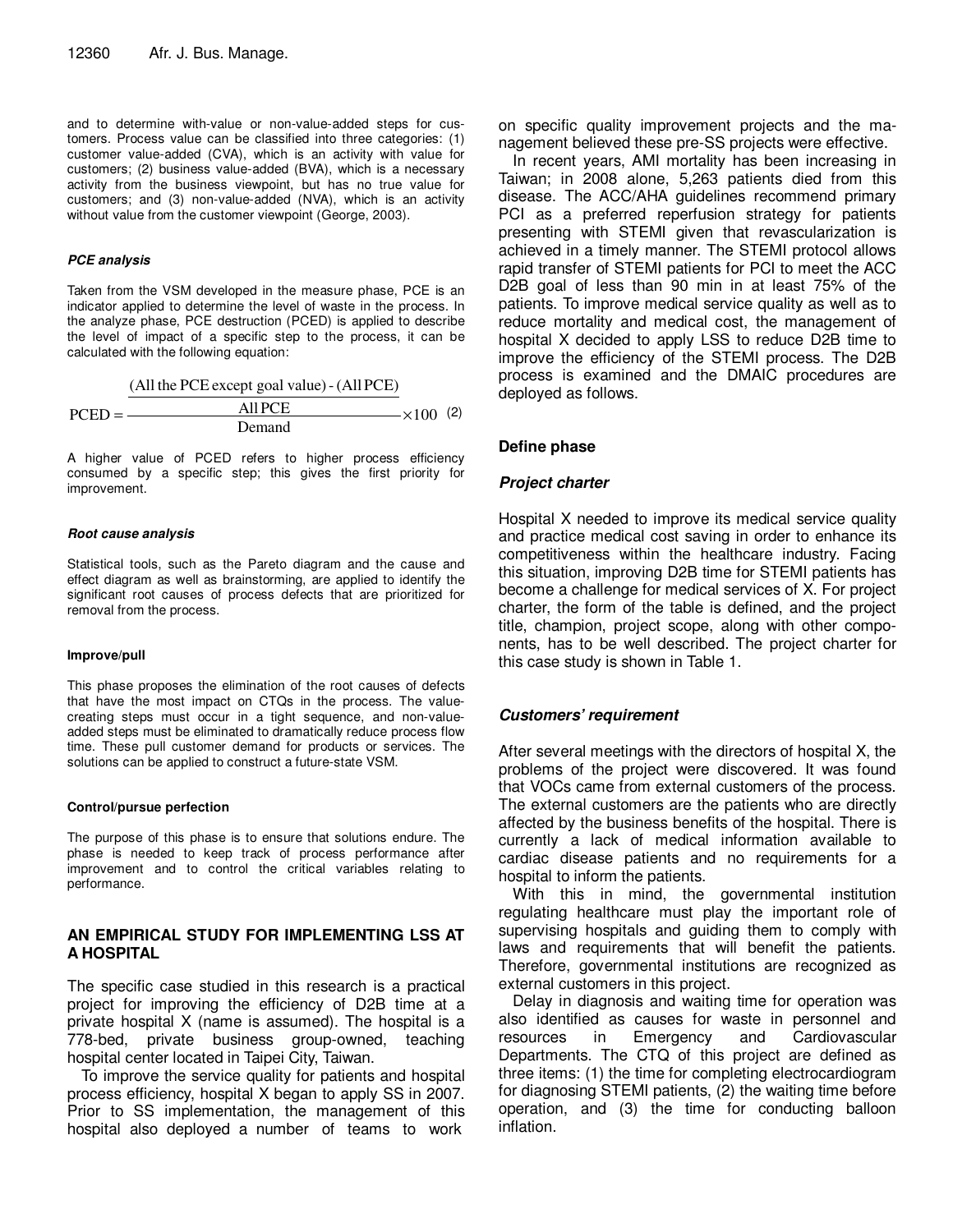**Table 1.** The project charter.

| Project number              | 1723                                                                                                                              |                       |                       |               |  |
|-----------------------------|-----------------------------------------------------------------------------------------------------------------------------------|-----------------------|-----------------------|---------------|--|
| Project title               |                                                                                                                                   | Improve D2B time      |                       |               |  |
| Department                  |                                                                                                                                   | Cardiology, Emergency |                       |               |  |
| Champion                    | Huang MD                                                                                                                          |                       |                       |               |  |
| Project leader              | Yeh MD                                                                                                                            |                       |                       |               |  |
|                             |                                                                                                                                   |                       |                       |               |  |
| Team member                 | Title                                                                                                                             | Tel.                  | Location              | e-mail        |  |
| Lo MD                       | Director                                                                                                                          | 91455                 | Medical Bd. 1F        | aa@xxx.org.tw |  |
| Huang MD                    | Supervisor                                                                                                                        | 91359                 | Medical Bd.2F         | bb@xxx.org.tw |  |
| Miss Cheng                  | Staff                                                                                                                             | 92163                 | Group Bd. B1F         | cc@xxx.org.tw |  |
| <b>Stakeholders</b>         |                                                                                                                                   |                       |                       |               |  |
| Mr. Haung                   | Technician                                                                                                                        | 91301                 | Medical Bd.B1F        | dd@xxx.org.tw |  |
| Mr. Chou                    | <b>MD</b>                                                                                                                         | 91218                 | Medical Bd.1F         | ee@xxx.org.tw |  |
| Miss Yu                     | <b>Nurse</b>                                                                                                                      | 91282                 | Medical Bd.1F         | ff@xxx.org.tw |  |
|                             |                                                                                                                                   |                       |                       |               |  |
| <b>Business status</b>      | From reducing the D2B time to enhance the competitiveness of the hospital,<br>and to improve the satisfaction of the customers.   |                       |                       |               |  |
| Problem statement           | Currently, the average of D2B time is 145 minutes, and which is longer than<br>the ACC/AHA standard.                              |                       |                       |               |  |
| Project scope               | From the patient arrived the Emergency Department to balloon inflation over<br>infarct related artery                             |                       |                       |               |  |
| Project goal                | Achieve the goal of reducing D2B time to be less than 90 min for over 75% of<br>the patients.                                     |                       |                       |               |  |
| Benefit expected            | Reduce the LOS of patients and mortality of patients, and so as to reduce<br>25% of medical cost.                                 |                       |                       |               |  |
| Project resource            | Cooperation of the various Department of Emergency, Cardiology, Nursing,<br>and Medical Technique in human resource and training. |                       |                       |               |  |
|                             |                                                                                                                                   |                       |                       |               |  |
| Starting Date: 2009/01/01   |                                                                                                                                   |                       | Signature (Champion): |               |  |
| Completion Date: 2010/03/31 |                                                                                                                                   | Date:                 |                       |               |  |
| Number:                     |                                                                                                                                   |                       | Signature (Sponsor):  |               |  |
| Date:                       |                                                                                                                                   | Date:                 |                       |               |  |

## **High level flow chart (SIPOC)**

From the SIPOC chart, input and output of the process, as well as scope of the project, were identified. The SIPOC of the project is shown in Table 2.

## **Measure phase**

Reducing D2B time for STEMI patients is the objective of this project. The operating definition of D2B time is described as follows: a patient arrives in the Emergency Room and undergoes confirmation of classification by a nurse; after registration, the time record starts. The

STEMI patient is diagnosed and confirmed by a physician of the Emergency Department who starts to contact the on-duty Cardiologist to confirm the diagnosis; the nurses of the Emergency Department prepare for operation and transfer the patient to a catheterization laboratory for operation. The time record ends at the completion of balloon inflation. Using the CTQs measured in the Define phase, D2B time can be defined by various subprocesses listed thus:

D2B time  $(y_1)$  = the time at which the patient arrives in the Emergency Room until the electrocardiogram, which confirms STEMI  $(y_1)$  + the waiting time before the emergency operation  $(y_2)$  + the time for balloon inflation  $(y_3)$ .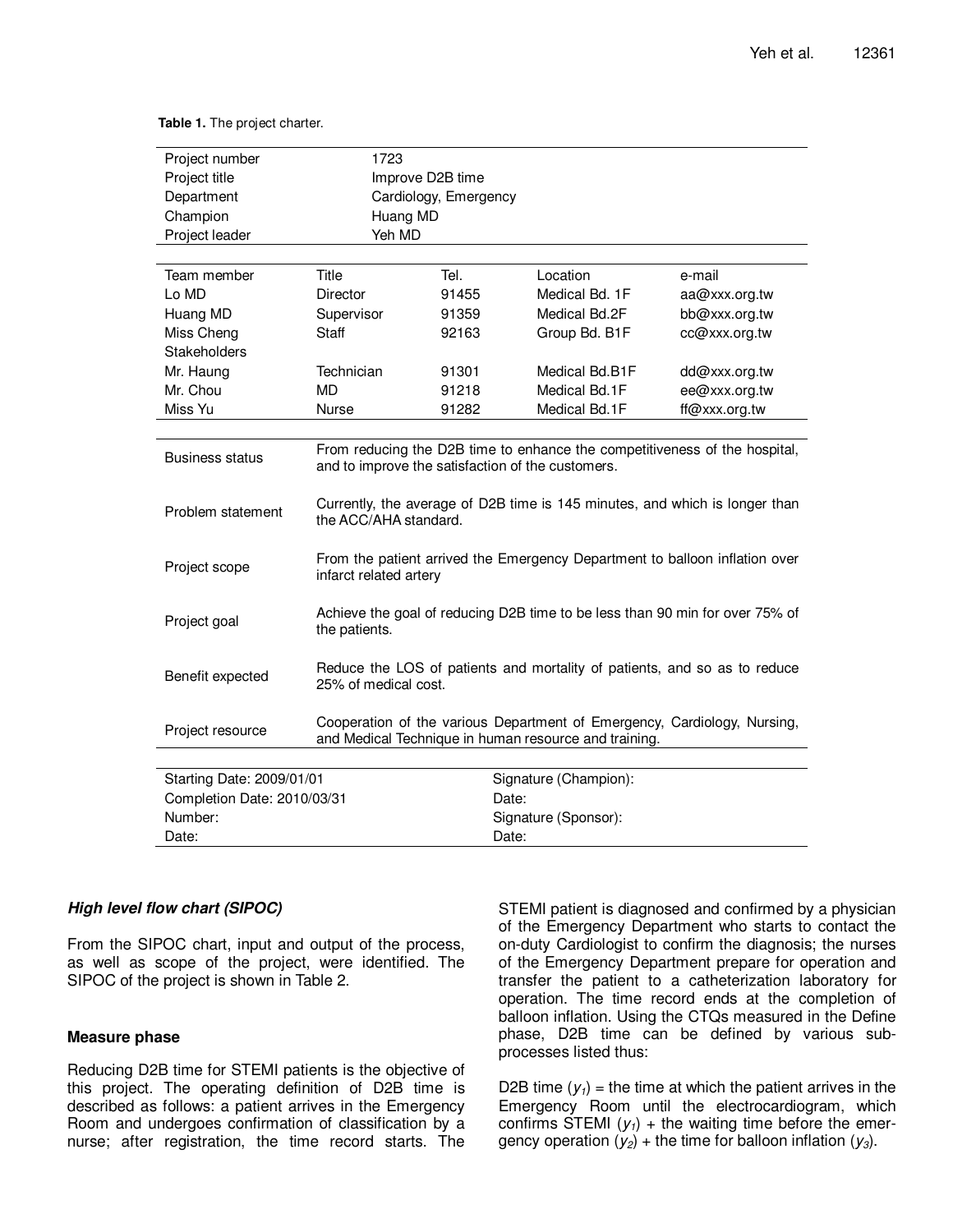**Table 2.** High level flow chart (SIPOC).

| <b>Supplier</b>              | Input                           | <b>Process</b>                                        | Output                                                 | <b>Customer</b>   |
|------------------------------|---------------------------------|-------------------------------------------------------|--------------------------------------------------------|-------------------|
| Emergency room<br>(ER)       | <b>ER Nurse</b><br>ER physician | Triage inspection classification<br>Initial diagnosis | Anamnesis, Inspection sheet<br>Medical chart and order | Patient           |
|                              | Medical order                   | Take electrocardiogram                                | Electrocardiogram report                               | Nurse, patient    |
|                              | ER physician                    | Diagnosis                                             | Major diagnosis confirm,<br>deliver prescription       | Patient           |
| ER physician<br>Pharmacy     | Prescription<br><b>MEDICINE</b> | Deliver medicine                                      | Taking medicine                                        | Patient           |
| Emergency room               | ER physician                    | Contact cardiologist                                  | Complete contacting                                    | Cardiac physician |
| Cardiovascular<br>department | Cardiologist                    | Cardiologist illustration                             | Complete illustration and<br>inform consent            | Patient. Families |
| Emergency room               | ER nurse                        | Operation preparation                                 | Setting down pre-operation<br>preparation              |                   |
| Emergency room               | ER nurse                        | Transfer to catheterization<br>laboratory             | Arrive at catheterization<br>laboratory                | Patient           |
| Cardiovascular               | Technician                      | Pre-operation preparation                             | Start surgery                                          |                   |
| department                   | Cardiologist                    | Diagnosis of coronary                                 | Confirm coronary infarct<br>related artery             | Patient           |
|                              | Cardiologist                    | Explanation                                           | Appropriate communication                              | Patient family    |
|                              | Cardiologist                    | <b>Balloon inflation</b>                              | Myocardial reperfusion                                 | Patient           |

The expecting goals of these sub-processes are: (1) less than 20 min for  $(y_1)$ , (2) less than 50 min for  $(y_2)$ , and (3) less than 20 min for( $y_3$ ); reducing  $(y_1)$ ,  $(y_2)$ , and  $(y_3)$  can improve the D2B process.

Prior to measurement, the repeatability and reproducibility of the system was validated. Prior to on-site measurement, pictures of the trained operators in the five sub-processes were taken (k); two of the operators (i) were recorded as they took two measurements (j), respectively. Consequently, measurement system capability was evaluated by statistics (mean). The collected data are summarized in Table 3.

The reports of Minitab analysis of Gage R and R give percentage  $RR_{total variation} = 3.43\%$  and number of distinct categories  $= 41\%$ ; the values are less than 10 and larger than 5%, respectively. Such promising results imply that the measurement system is acceptable. On-site data were collected once the measurement system was validated. In this work, a D2B time less than 12 h was collected from January to September 2009 from a total of 40 cases. Data were analyzed with a statistical normality test, and the result demonstrates that the data are not normalized. Hence, the Box-Cox transformation was used to transfer data. The optimum data of  $\lambda$  in Box-Cox transformation was -1 and the normal probability diagram was analyzed and identified to comply with the

assumption for normalized data.

The I-MR control chart was then plotted using the transformed data in Figure 2; here, one outliner needed to be deleted. Three response variables were tested in the same procedure resulting in three outliners that needed to be deleted. Consequently, process capability was analyzed. For the specification, D2B time  $(y)$  should be less than 90 minutes, the capability indicator  $(C_{pk})$  of the process was -0.25, and the capability indicators  $(C_{\text{ok}})$  $(y_1)$ ,  $(y_2)$ , and  $(y_3)$ , were 0.03, -0.24 and -0.31, respectively. Note that all of these were all less than 1.5. The analysis demonstrated a large space for process improvement.

To measure the process performance, the subprocesses were diagramed into VSMs. The value stream map for  $(y_1)$  is shown in Figure 3. In addition, PCE proposed by George (2003) were calculated to analyze process compliance to Lean. The PCE of the subprocesses for  $(y_1)$ ,  $(y_3)$  and  $(y_3)$  are: 21.03, 24.46 and 64.19%, respectively.

# **Analyze phase**

In terms of the data defined as response variables and expecting goal values, we proceed to analyze the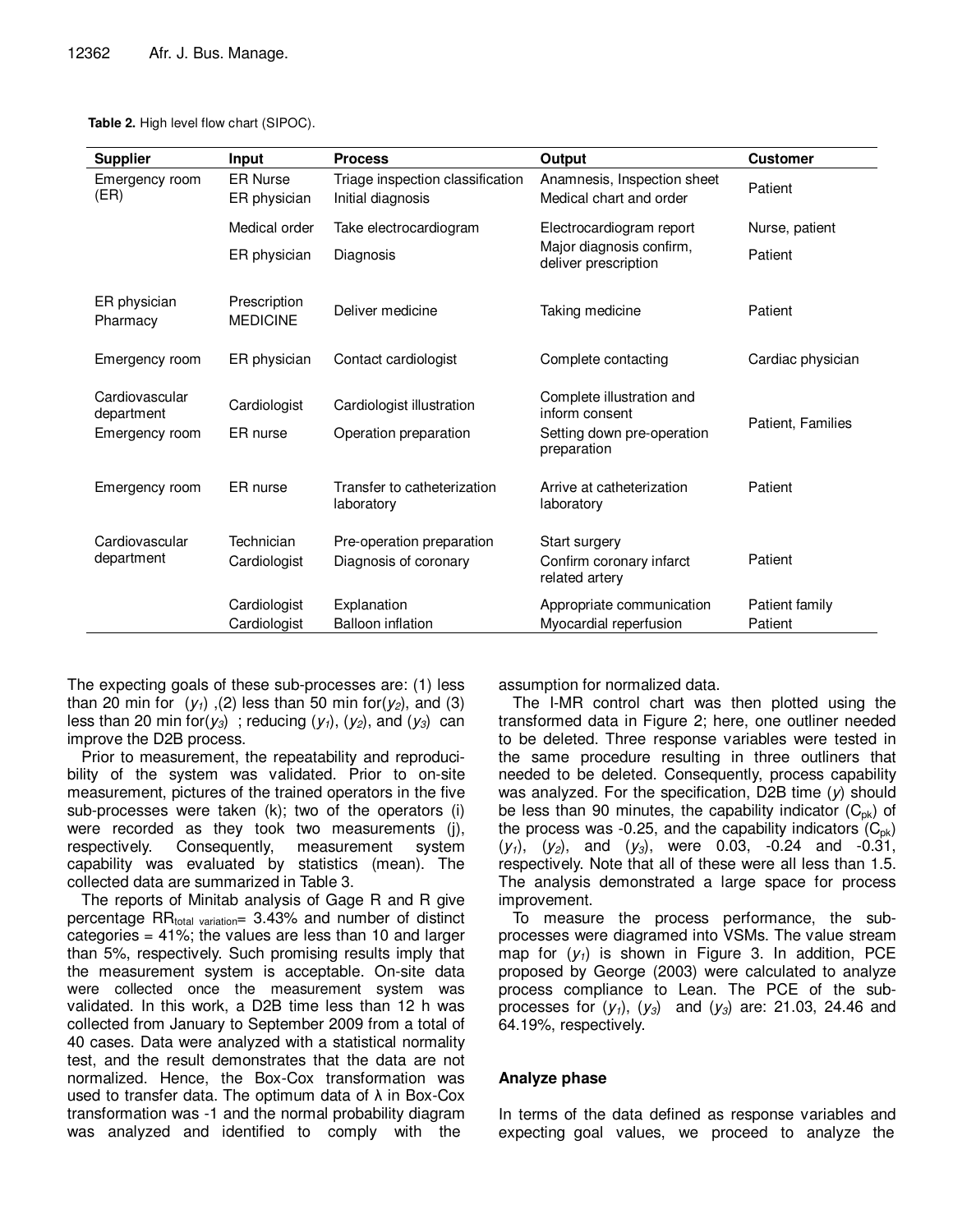|                                             |                                                                                                      |              | k           |             |                                                                                                                       |                                          |
|---------------------------------------------|------------------------------------------------------------------------------------------------------|--------------|-------------|-------------|-----------------------------------------------------------------------------------------------------------------------|------------------------------------------|
| $X_{ijk}$                                   | 1                                                                                                    | $\mathbf{2}$ | 3           | 4           | 5                                                                                                                     | Average value                            |
| $i = A$<br>$j = 1$                          | 189                                                                                                  | 17           | 62          | 120         | 157                                                                                                                   |                                          |
| $i = 2$                                     | 190                                                                                                  | 17           | 62          | 120         | 156                                                                                                                   |                                          |
| Average $\overline{X}_{A\bullet k} =$       | 189.5                                                                                                | 17           | 62          | 120         | 156.5                                                                                                                 | $\overline{X}_{A\bullet\bullet}$ = 109   |
| Average $R_{\scriptscriptstyle{Ak}} =$      | 1                                                                                                    | 0            | $\mathbf 0$ | $\pmb{0}$   | $\mathbf{1}$                                                                                                          | $\overline{R}_{A\bullet} = 0.4$          |
| $i = B$ $j = 1$                             | 184                                                                                                  | 16           | 57          | 118         | 153                                                                                                                   |                                          |
| $i = 2$                                     | 184                                                                                                  | 17           | 57          | 118         | 153                                                                                                                   |                                          |
| Average $\overline{X}_{B\bullet k} =$       | 184                                                                                                  | 16.5         | 57          | 118         | 153                                                                                                                   | $\overline{X}_{B\bullet\bullet} = 105.7$ |
| Average $R_{Bk} =$                          | $\pmb{0}$                                                                                            | 1            | $\pmb{0}$   | $\mathbf 0$ | $\mathsf 0$                                                                                                           | $\overline{R}_{B\bullet} = 0.2$          |
| Average $\overline{X}_{\bullet\bullet k} =$ | 186.75                                                                                               | 16.75        | 59.5        | 119         | 154.75                                                                                                                |                                          |
|                                             | $\overline{X}_{.} = 107.35$                                                                          |              |             |             | $R_{\bullet \bullet} = 0.3$                                                                                           |                                          |
|                                             | $R_{part}$ = Max $(\overline{X}_{\bullet\bullet k})$ – Min $(\overline{X}_{\bullet\bullet k})$ = 170 |              |             |             | $R_{\text{operator}} = \text{Max}(\overline{X}_{i\bullet\bullet}) - \text{Min}(\overline{X}_{i\bullet\bullet}) = 3.3$ |                                          |

**Table 3.** The analyzed data of Gage R and R.



**Figure 2.** I-MR chart of box-cox transformation for D2B time.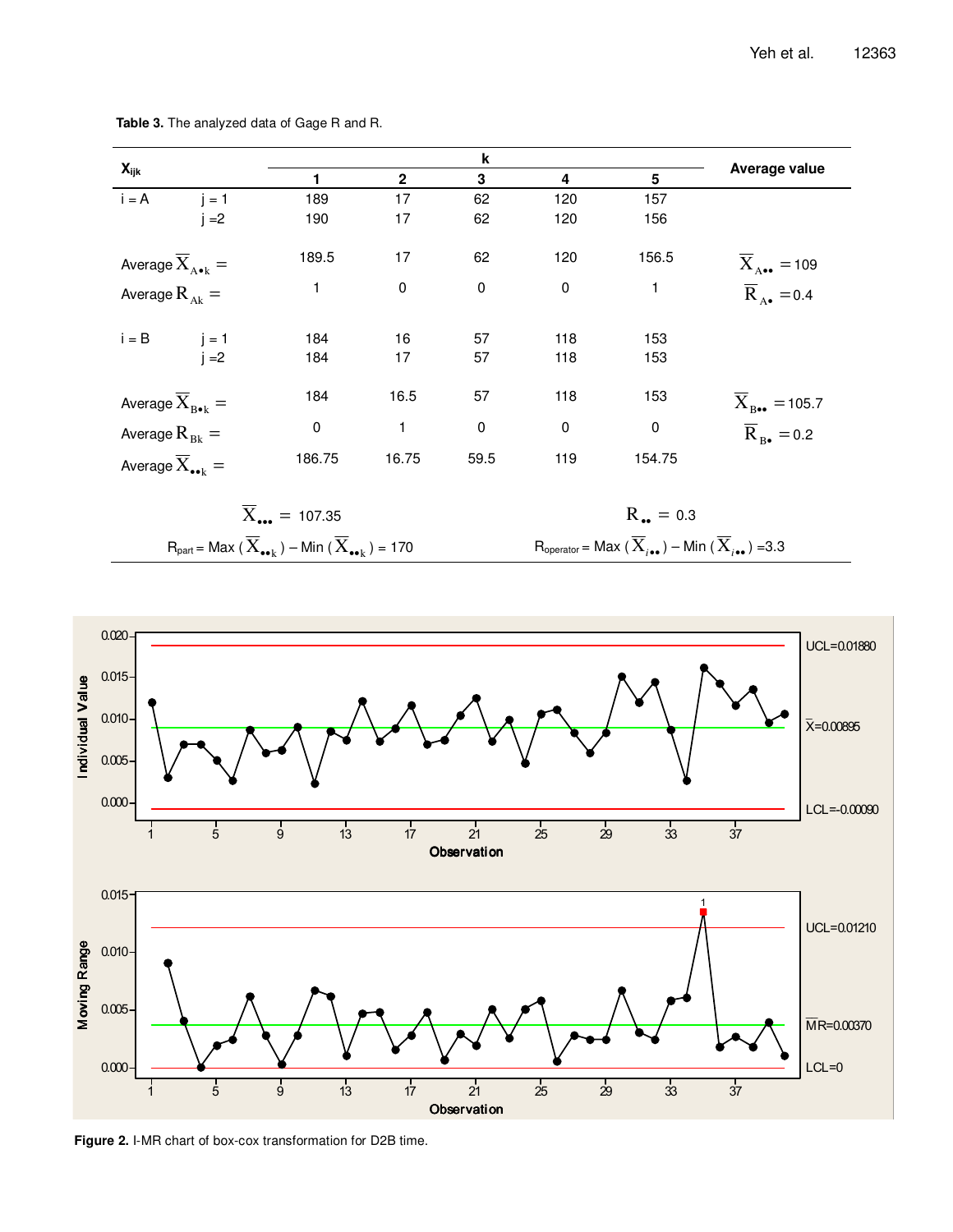

**Figure 3.** The value stream map for  $y_1$ .

| Response variable                                                                                               | Average | <b>Standard</b><br>deviation | Goal value<br>(min) | Conformed percentage of<br>goal value |
|-----------------------------------------------------------------------------------------------------------------|---------|------------------------------|---------------------|---------------------------------------|
| D <sub>2</sub> B Time( $\nu$ )                                                                                  | 139.2   | 85.1                         | ≤90                 | 28                                    |
| the time patient arrives the Emergency Room<br>to completion of Electrocardiogram with<br>STEMI confirmed $(y)$ | 42.8    | 77.6                         | ≤20                 | 64                                    |
| the time to wait for emergency operation $(y_2)$                                                                | 65.4    | 21.3                         | ≤50                 | 19                                    |
| the time for balloon inflation $(y_3)$                                                                          | 31.0    | 18.6                         | ≤20                 | 25                                    |

**Table 4.** The conformed percentage of the goal value.

sampling data, and there were 36 effective samples and the average value of D2B time was 139.2 min, and the standard deviation was 85.1 min, it was 28% conformed with the goal value. The conformed percentage with goal values for the various response variables were summarized as Table 4, and which showed the variance of the process was large, that means, the D2B time process was needed to be improved.

Each specific step of the D2B time process was analyzed for added value. They were verified with three categories: CVA, BVA, or NVA (Table 5). Many of the steps related to waiting on queues were found to be NVA.

PCED for each step was calculated and applied to determine the value for each step as well as its priority for improvement. PCED values of the steps 'Diagnosis confirmed' (y), 'Preparation before surgery' and 'Transfer to catheterization laboratory'  $(y_2)$  and 'Balloon inflation surgery'  $(y_3)$  were larger than zero, indicating that these steps must be prioritized for improvement to significantly enhance process efficiency. From the analysis result of PCED, there are 5 steps to be improved in this stage: 'Diagnosis confirmed', 'Give medicine', 'Preparation before operation', 'Transfer patient to catheterization laboratory', and 'Balloon inflation operation'. The cause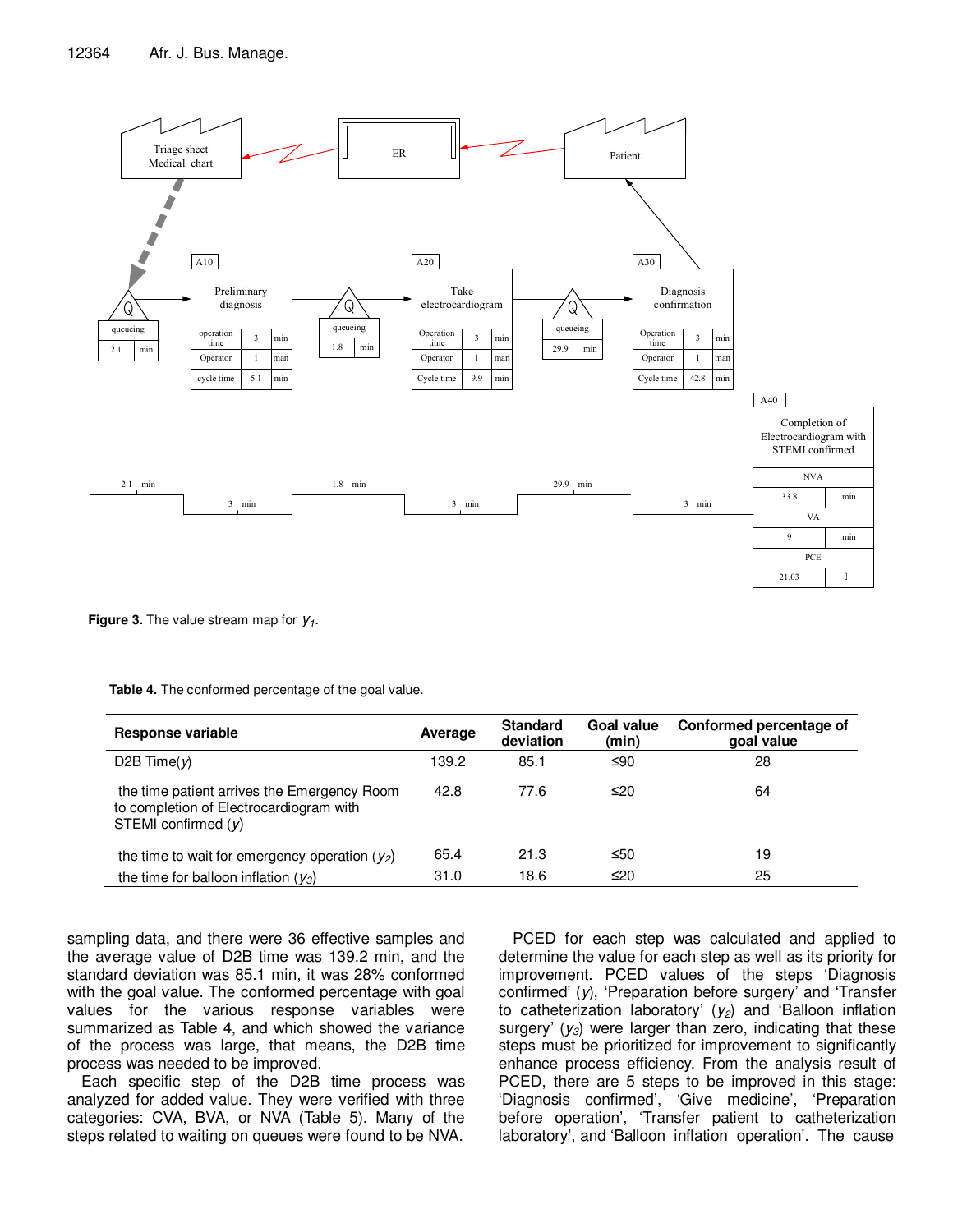# **Table 5.** The process value analysis.

| <b>Process item</b>             | <b>Step</b>                                                                              | <b>VA/BVA/NVA</b> | Time (min) | <b>Description</b>                                                                                                                                             |
|---------------------------------|------------------------------------------------------------------------------------------|-------------------|------------|----------------------------------------------------------------------------------------------------------------------------------------------------------------|
| Queue in line                   | Wait for diagnosis of ER<br>physician                                                    | <b>NVA</b>        | 2.1        | According to the result of inspection<br>classification, wait for diagnosis of ER<br>physician                                                                 |
| Preliminary<br>diagnosis        | Preliminary Diagnosis from<br>ER physician                                               | <b>VA</b>         | 3.0        | In terms of the ER physician diagnosis, if<br>there is suspected to be STEMI with<br>chest pain, order of electrocardiogram is<br>delivered                    |
| Queue in line                   | Wait for Taking<br>Electrocardiogram                                                     | <b>NVA</b>        | 1.8        | Wait for nurse to take electrocardiogram                                                                                                                       |
| Take<br>Electrocardiogram       | Take Electrocardiogram                                                                   | <b>VA</b>         | 3.0        | If there is chest pain and suspected to be<br>STEMI, the electrocardiogram is<br>mandatory for ER physician diagnosis                                          |
| Queue in line                   | Wait for report of<br>Electrocardiogram and ER<br>physician                              | <b>NVA</b>        | 29.9       | Wait for the electrocardiogram is made,<br>queue in line for Emergency physician<br>diagnosis                                                                  |
| Diagnosis                       | Diagnosis of ER physician<br>and treatment sheet                                         | VA                | 3.0        | According to the result of<br>electrocardiogram, if the STEMI is<br>confirmed, ER physician delivers the<br>treatment sheet for patient to get the<br>medicine |
| Queue in line                   | Wait for getting the medicine<br>and wait for nurse to assist<br>patient taking medicine | <b>NVA</b>        | 8.9        | The family of the patient goes to get the<br>medicine, and back to ER to give the<br>medicine to nurse                                                         |
| Get medicine                    | Get medicine                                                                             | <b>VA</b>         | 1.0        | From the assist of ER nurse to help<br>patient taking the medicine                                                                                             |
| Queue in line                   | Wait for ER physician<br>contacting cardiac MD                                           | <b>NVA</b>        | 7.9        | Wait for ER physician helping to contact<br>with the cardiac MD                                                                                                |
| Contact cardiac MD              | <b>Contact Cardiologist</b>                                                              | <b>VA</b>         | 1.0        | ER MD contacts with the Cardiologist<br>and confirm diagnoses                                                                                                  |
| Queue in line                   | Wait for Cardiologist                                                                    | <b>NVA</b>        | 10.4       | Wait for Cardiologist and confirm<br>diagnoses                                                                                                                 |
| Explanation                     | Cardiologist explains the<br>condition of patient                                        | <b>VA</b>         | 7.0        | Cardiologist explains the condition of the<br>patient to patient's family and gets inform<br>of consent                                                        |
| Queue in line                   | Wait for ER nurse to<br>prepare the operation                                            | <b>NVA</b>        | 19.1       | Wait for ER nurse to prepare the<br>operation                                                                                                                  |
| Preparation before<br>operation | ER preparation before<br>operation                                                       | <b>VA</b>         | 0.0        | ER nurse help patient to change the<br>clothes, and set intravenous line                                                                                       |
| Queue in line                   | Wait for preparation of<br>catheterization laboratory<br>Wait for ER nurse to transfer   | <b>NVA</b>        | 21.4       | Wait for the preparation of catheterization<br>laboratory, and wait for ER nurse to<br>transfer the patient                                                    |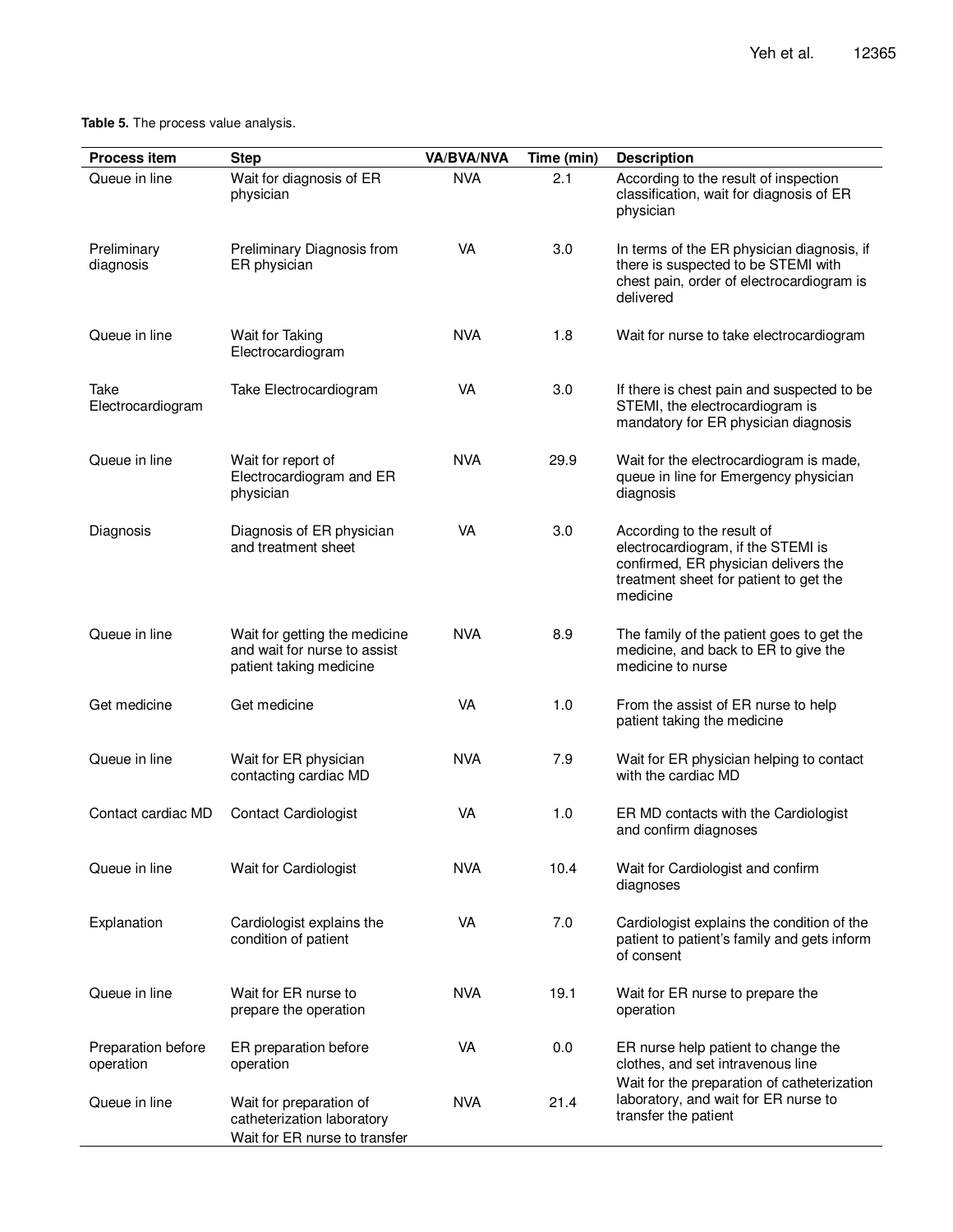#### **Table 5.** Contd.

| Transfer the patient                             | ER nurse transfer the<br>patient to catheterization<br>laboratory | VA         | 5.0  | ER nurse assists to transfer the patient to<br>catheterization laboratory                                        |
|--------------------------------------------------|-------------------------------------------------------------------|------------|------|------------------------------------------------------------------------------------------------------------------|
| Queue in line                                    | Wait for move on the<br>catheterization laboratory<br>table       | <b>NVA</b> | 0.5  | Wait for technician assisting to move<br>patient to catheterization laboratory table                             |
| To catheterization<br>laboratory table           | Patient is moved to<br>catheterization laboratory<br>table        | VA         | 2.0  | Move patient to catheterization laboratory<br>table                                                              |
| Operation<br>preparation                         | Medical stuff prepare<br>operation                                | <b>BVA</b> | 3.3  | Before operation, setting vital signs<br>monitor, sterilization, and cover sterilized<br>sheet by medical stuff. |
| Diagnosis of<br>coronary artery                  | Diagnosis of coronary artery                                      | VA         | 7.9  | Diagnosis of coronary artery, and confirm<br>the infracted related artery and culprit<br>lesion.                 |
| Condition<br>explanation within<br>the operation | Condition explanation within<br>the operation                     | <b>NVA</b> | 7.3  | Explain the condition of the patient to the<br>patient's family                                                  |
| <b>Balloon inflation</b>                         | Conduct the balloon inflation<br>operation                        | <b>VA</b>  | 10.0 | Proceed the balloon inflation operation<br>through the percutaneous transluminal<br>coronary angioplasty (PTCA)  |

and effect diagram was used to analyze root causes of waste in these steps (Figure 4).

From the cause and effect diagram analysis in Figure 4, relevant medical personnel were invited to evaluate the potential impacts of each waste root cause prioritized for improvement. The evaluation results are shown in Table 6. Considering the limited time and resource, the first three priorities were listed as items for improvement.

# **Improve phase**

Brainstorming was conducted to discuss the countermeasures for each item for improvement:

1. Not fully functional triage: revise SOP (standard operation process); during patient inspection patient, if the patient arrived with chest pain, send the patient to take the electrocardiogram test before physician diagnosis to avoid valueless waiting in queue.

2. It is a waste of time for the treatment sheet to be hand written by the physician: add an AMI module function for the medical order command in the information system; after major diagnosis is confirmed, the command can be directly selected and the computer delivers the relevant treatment sheet automatically.

3. Shortage of ER nurses: propose the addition of nurses

focused on providing service to AMI patients to the management of hospital X.

4. Waste of time in getting the medicine: the medicine (called a STEMI medication easy pack) must be easily available in the emergency department, and the family of the patients need not go to the pharmacy and wait in queue for the medicine.

5. Lengthy on-duty cardiologist transportation time: there used to be 17 cardiologists on-duty, but this has now been reduced to the three who live within five minutes from the hospital.

6. Lengthy duration in obtaining an informed consent: an easy to understand AMI description for the patient and the family described by intuitive pictures makes the condition easier to explain.

7. The procedure to prepare the operation-related forms is tedious: collect all operation-related sheets in a specific folder to reduce the time of looking for various sheets.

8. The catheterization laboratory staff cannot arrive on time: this is caused by a delay in contacting the staff. Contact catheterization staff upon diagnosis confirmation by the emergency physician. Emergent duty-recall procedure must be initialized immediately by the emergency physician.

9. The necessary equipment have diverse varieties and delivery wastes time: setting up all STEMI operation equipment in one box (called the STEMI catheterization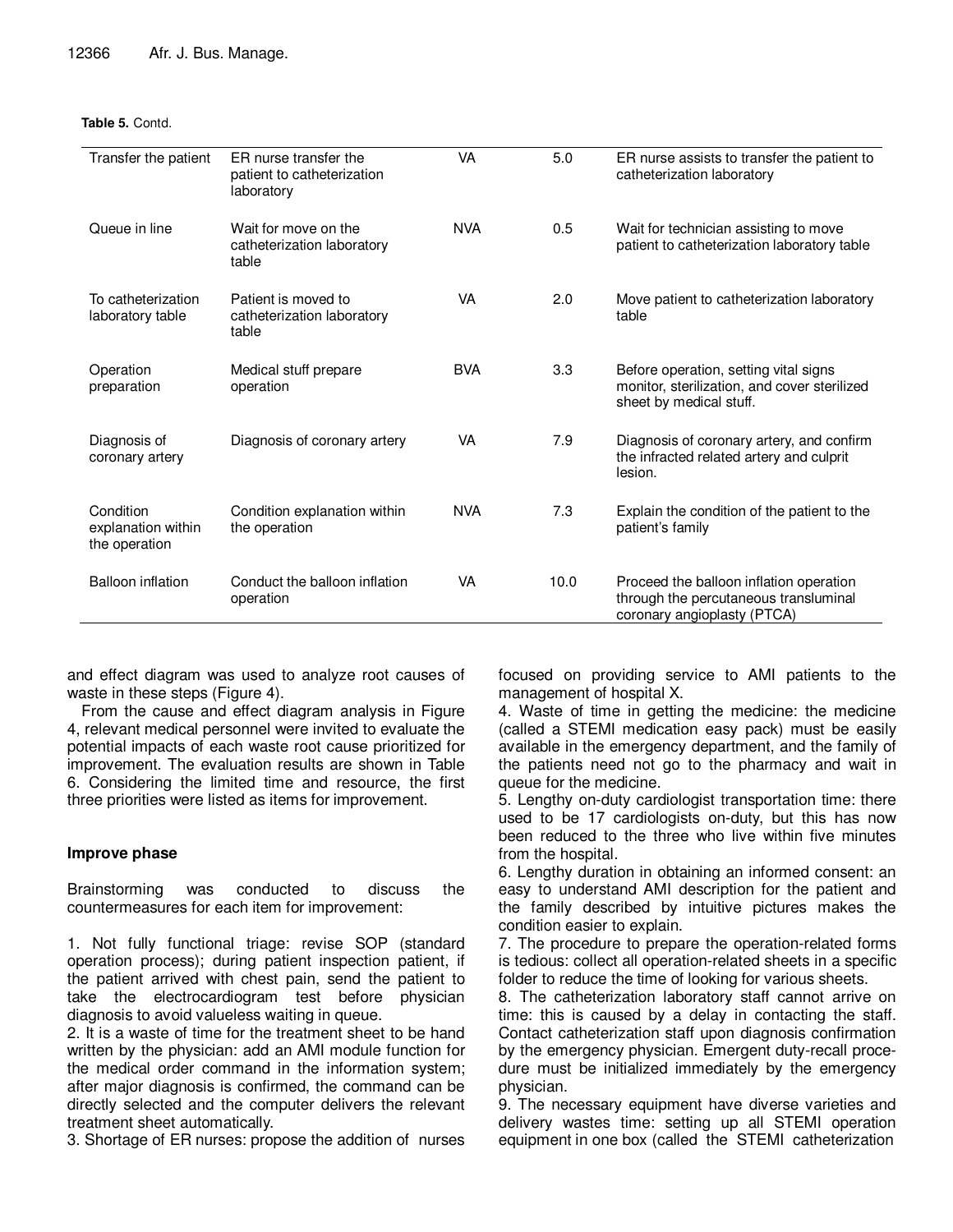

**Figure 4.** The cause and effect diagram for D2B process.

**Table 6.** The evaluation result of D2B root causes.

| The cause to make waste                                            |                                                        | <b>Effort</b> | Impact | <b>Priority</b> |
|--------------------------------------------------------------------|--------------------------------------------------------|---------------|--------|-----------------|
| The patient is always in queue line                                | Only one ERG                                           | High          | Low    | 6               |
|                                                                    | Treatment station not full functioned                  | Low           | High   |                 |
| ER physician lack of experience                                    |                                                        | Medium        | Medium | 4               |
| Treatment sheet is hand written by physician, waste time           |                                                        | Low           | Medium | 2               |
| ER nurses shortage                                                 |                                                        | Medium        | High   | 3               |
| Waste time in receiving medicine                                   |                                                        | Low           | High   |                 |
|                                                                    | Can not contact with the on-duty Cardiologist          | High          | High   | 5               |
| Cardiologist does not confirm diagnosis                            | Long on-duty Cardiologist transportation time          | Low           | High   |                 |
|                                                                    | Long duration to get inform consent                    | Low           | High   |                 |
| It is tedious to prepare the operation related                     | To place the sheet in dispersion                       | Low           | Medium | 2               |
| sheets                                                             | Diverse varieties of sheets for waste time to look for | Low           | Medium | 2               |
| The corridor is too crowded                                        |                                                        | High          | Low    | 6               |
| The personnel of catheterization laboratory do not arrive          |                                                        |               | High   |                 |
| No exclusive elevator                                              |                                                        |               | Low    | 6               |
| The equipment is with diverse varieties, and waste time to deliver | High                                                   | Low           | 2      |                 |
| The explanation within the operation waste time and no necessary   |                                                        | Low           | Medium | 2               |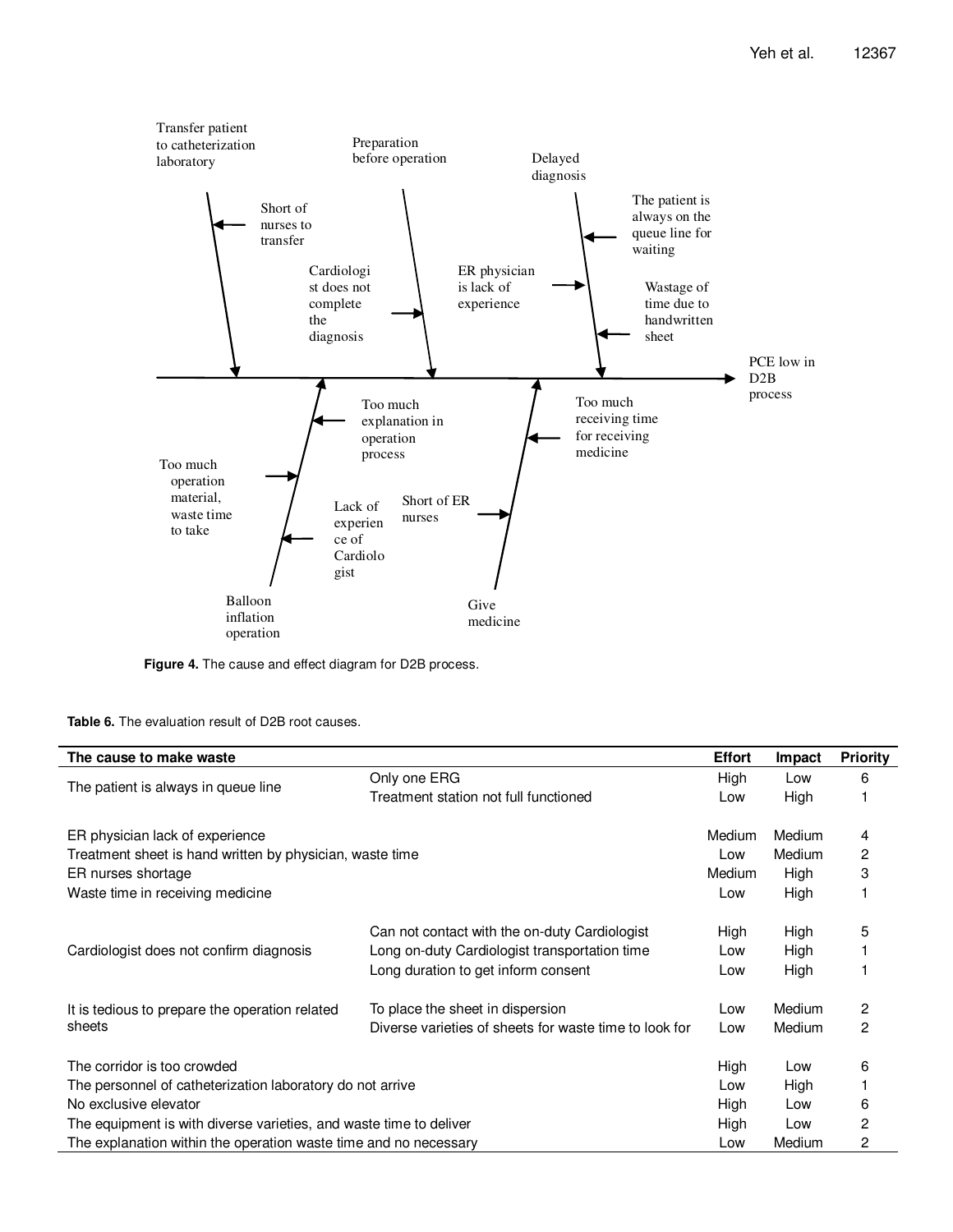

**Figure 5.** The Future-state value stream map for  $y_1$ .

easy box) to reduce preparation time. This may be prepared without any assistance.

10. Explanation within operation wastes time and is not necessary: exempt explanation within the operation.

After the countermeasures were approved and announced by the executives of hospital X, data after improvement application were collected from November 2009 to March 2010, for which a total of 10 cases were collected. The data before and after improvement were compared; and from the analysis, the total time was reduced from 139.2 to 57.9 min, showing a 58.4% of improvement in the D2B process. The plotted future-state VSM for  $y_1$  is shown in Figure 5.

# **Control phase**

The D2B process was reviewed after countermeasure implementation. The D2B time reduced by as much as 58.4%, was even less than the ACC/AHA standard (90 minutes), and also achieved the goal value of the project. The manufacturing capability indicator  $(C_{\text{pk}})$  of  $y_1$ , was greater than 1.33, indicating a qualified capability, but the  $C_{\rm pk}$  of  $y_2$  and  $y_3$  were still less than 1.33 demonstrating that the process can still be improved. The process cycle efficiency of y was greater than 50%, showing that the service level reached certain quality standards; the others also showed values far better than the previous ones.

To maintain the quality level after the process improvement as well as to prevent further errors, the control policies for each countermeasure were proposed (Table 7). Through these control policies, the variations for each process are expected to be reduced. In addition, emergency plans for the CTQs also constructed to cope with incidents and to continue process improvement. The emergency plan is shown in Table 8.

## **Process efficiency analysis**

To verify the benefits of the project, the relevant costs before and after the project were collected and analyzed. The all cause disease-specific mortality rate of STEMI was 5.56% (2/36) before the project. There was no mortality case until the end of measurement (0/10). The non-value-added time reduced by 70.7%, improving process efficiency and providing better service for patients. Given that the cost of personnel and material increased, LOS of patients was reduced for 3 days, and the unit consuming cost for one patient was NT\$ 67,000 for an average of 5.5 AMI patients per month. The annual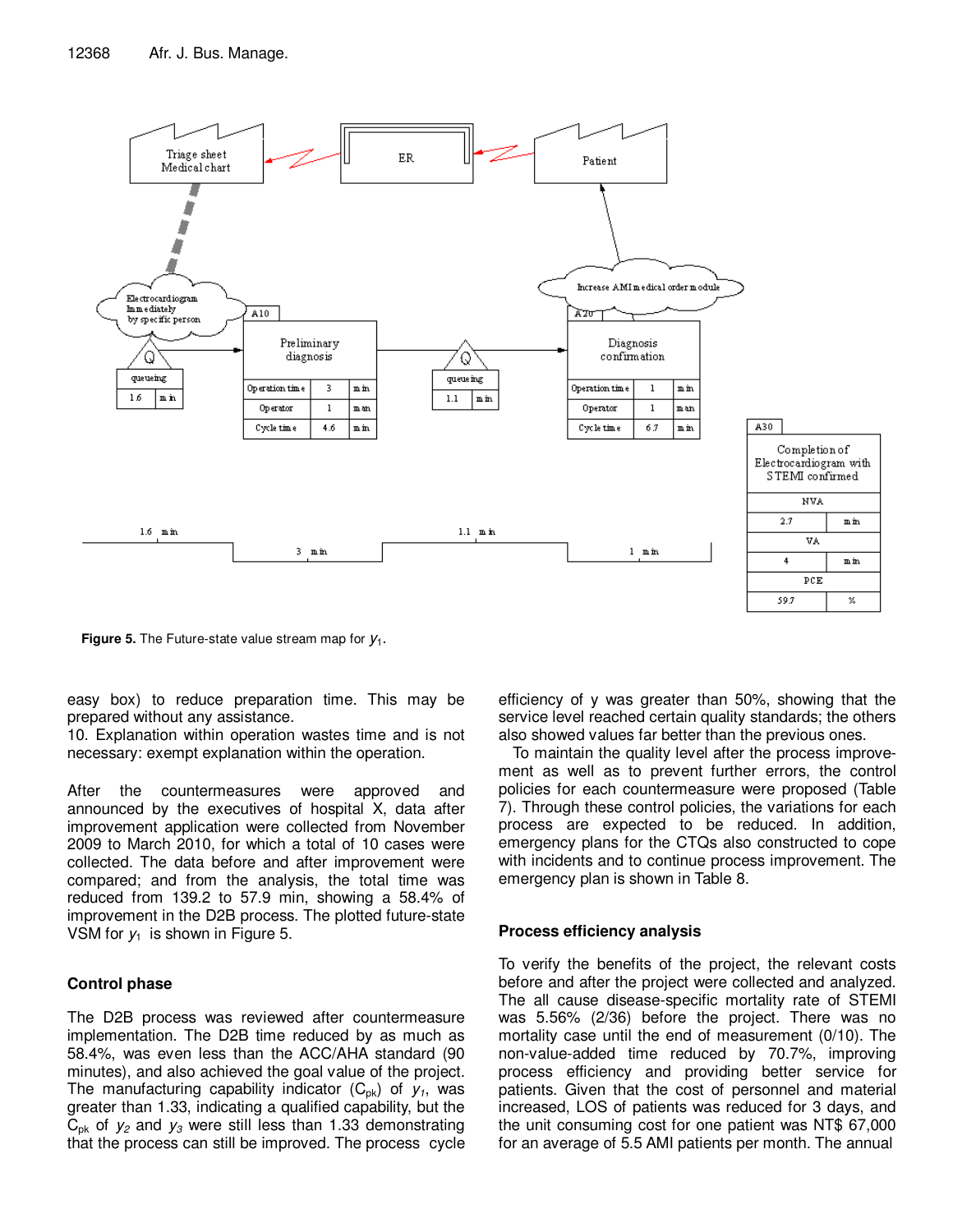**Table 7.** Control policy of the process.

| <b>Measure of improvement</b>                                                                                         | Responsible department    | Control                                                                                                                                                                                  |
|-----------------------------------------------------------------------------------------------------------------------|---------------------------|------------------------------------------------------------------------------------------------------------------------------------------------------------------------------------------|
| For patient inspection, the patient with<br>chest pain is taken with Electrocardiogram<br>directly by specific person | Emergency department      | Revise SOP and implement                                                                                                                                                                 |
| Create AMI medical order module                                                                                       | Information department    | Meet with unusual situation, notify the<br>information department to eliminate the error                                                                                                 |
| Put the operation relevant documents into<br>the special folder                                                       | Emergency department      | Prepare 20 special folders, and review the<br>inventory on the end of the month and<br>replenish the number of folders used                                                              |
| Three Cardiologists on duty who lives<br>within five minutes transportation time.                                     | Cardiovascular department | Arrange the on-duty Cardiologist monthly and<br>notice to Emergency department                                                                                                           |
| Emergent duty-recall procedure was<br>initialized immediately by emergency<br>physician after confirmed diagnosis.    | Emergency department      | Record the time for duration of emergent duty-<br>recall procedure                                                                                                                       |
| STEMI medication easy pack at<br>emergency room                                                                       | Emergency department      | Prepared two sets of STEMI medication easy<br>pack, replenish immediately after used. The<br>integrity and quality of pack was verified by in<br>charge of nurse daily.                  |
| STEMI catheterization easy box                                                                                        | Cardiovascular department | Prepared two sets of STEMI catheterization<br>easy box, replenish immediately after used.<br>The integrity and quality of box was verified by<br>director of catheterization room daily. |

**Table 8.** The emergency of the process.

| Variable                                                                                                          | Goal              | <b>Emergency plan</b>                                                                                                                |
|-------------------------------------------------------------------------------------------------------------------|-------------------|--------------------------------------------------------------------------------------------------------------------------------------|
| The time patient arrives the Emergency Room to<br>completion of Electrocardiogram with STEMI<br>confirmed $(V_1)$ | ≤20 min           | When the time exceeds the goal, the unusual                                                                                          |
| The time to wait for emergency operation $(y_2)$                                                                  | ≤50 min           | report should be proposed and review monthly                                                                                         |
| The time for balloon inflation $(y_3)$                                                                            | ≤20 min           |                                                                                                                                      |
| Value stream map analysis                                                                                         | none              | The map has to be plot every six months for<br>reviewing the process information, if necessary,<br>the process should be re-designed |
| Average LOS                                                                                                       |                   | Review performance every season, and connect                                                                                         |
| Medical expense                                                                                                   | Smaller is better | with the target of the hospital evaluation, and                                                                                      |
| Mortality in hospital                                                                                             |                   | hold the review meeting regularly                                                                                                    |

cost saved per year reached NT\$ 4.422 million.

# **Conclusions**

Medical errors or variation in healthcare services are

highly discussed topics in the healthcare industry; hence, various improvements on medical and service quality have been proposed by management entities within the industry. This study has focused on the improvement of the D2B process by applying LSS methodology to reduce D2B time by 58.4% and achieve an annual operation cost